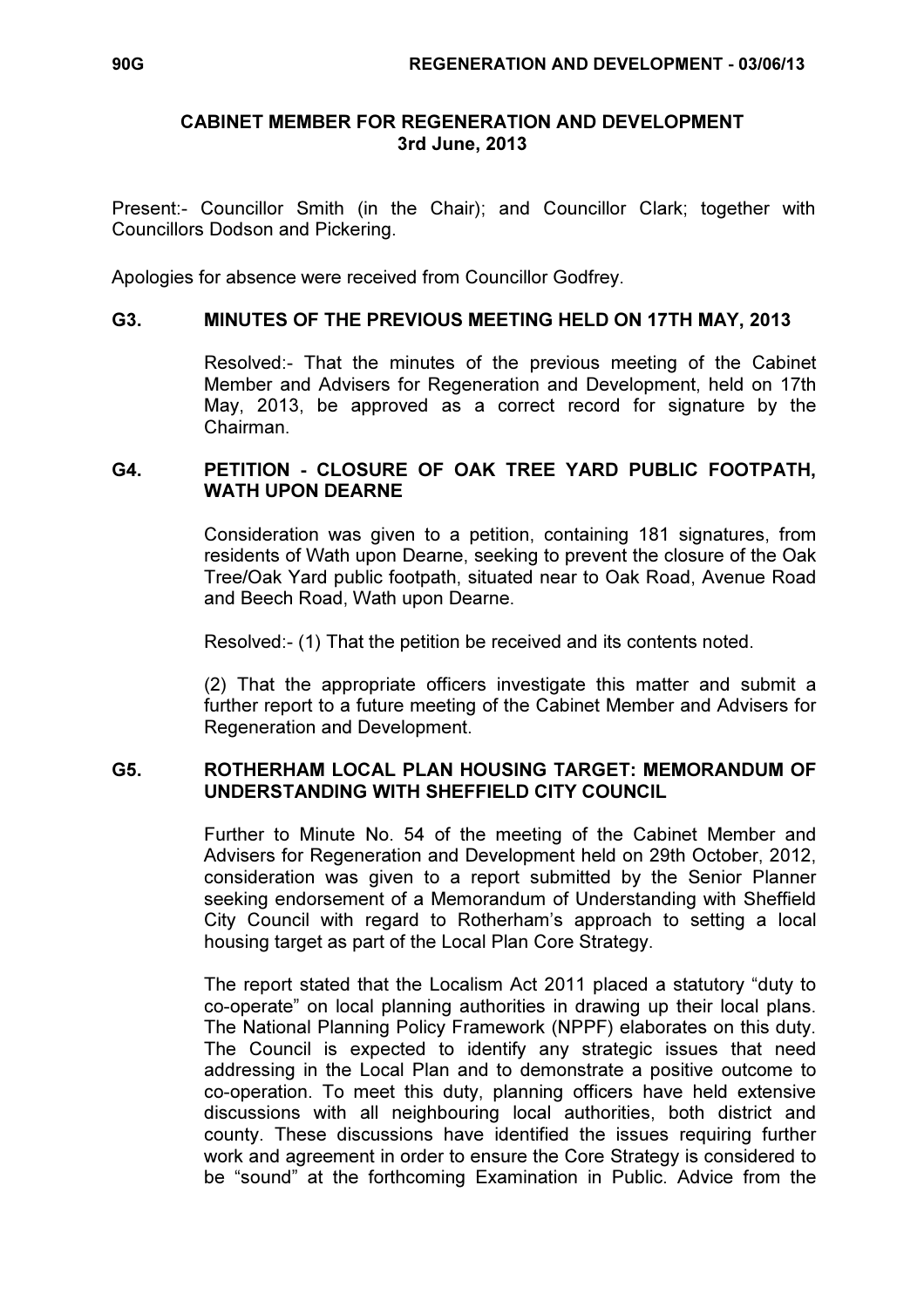Planning Inspectorate stresses that the duty to co-operate must have been met before the inspector will examine the Core Strategy at a public inquiry. One of the main issues to resolve under the duty to co-operate is around local plan housing targets. The Regional Strategy set a housing target for Rotherham of 23,880 net new dwellings between 2004 and 2026. The Regional Strategy has now been revoked by the coalition Government. The Core Strategy proposes a local housing target of 12,750 net new homes between 2013 and 2028 (plus 1,600 homes to cover shortfall in delivery between 2008 and 2013).

Consultation on the Publication Core Strategy took place between 25th June, 2012 and 6th August 2012, to allow for formal representations to be made on soundness and legal compliance only. In response to this consultation, objections were received from Sheffield City Council expressing concern that the lower housing target would have implications for the wider Sheffield/Rotherham housing market area; and that clarification on the role of safeguarded land was required.

This process led to the preparation of the Memorandum of Understanding, a copy of which was included with the submitted report. The Memorandum of Understanding sets out an agreed position regarding Rotherham's housing target and will enable Sheffield City Council to withdraw its objection to the Publication Core Strategy.

Resolved:- (1) That the report be received and its contents noted.

(2) That the Memorandum of Understanding with Sheffield City Council, with regard to Rotherham's approach to setting a local housing target as part of the Local Plan Core Strategy, as now submitted, be endorsed.

(nb: subsequent to this meeting, The Mayor gave the necessary authorisation to exempt this decision from the Council's call-in procedure)

### G6. A6021 BROOM ROAD, ROTHERHAM - PROPOSED ACCESSIBILITY IMPROVEMENTS

This item was withdrawn from the agenda.

### G7. REVIEW OF THE EXPERIMENTAL CLOSURE OF BROOM AVENUE AT ITS JUNCTION WITH WICKERSLEY ROAD, ROTHERHAM

 Further to Minute No. 20 of the meeting of the Cabinet Member and Advisers for Regeneration and Development held on  $16<sup>th</sup>$  July, 2012, consideration was given to a report presented by the Transportation and Highways Projects Manager detailing the outcome of the review of the experimental closure of Broom Avenue at its junction with the A6021 Wickersley Road at Herringthorpe, Rotherham. Included with the report was a petition signed by residents of Ledsham Road stating their continuing concerns about the effects of the proposals upon the volume of traffic travelling along Ledsham Road.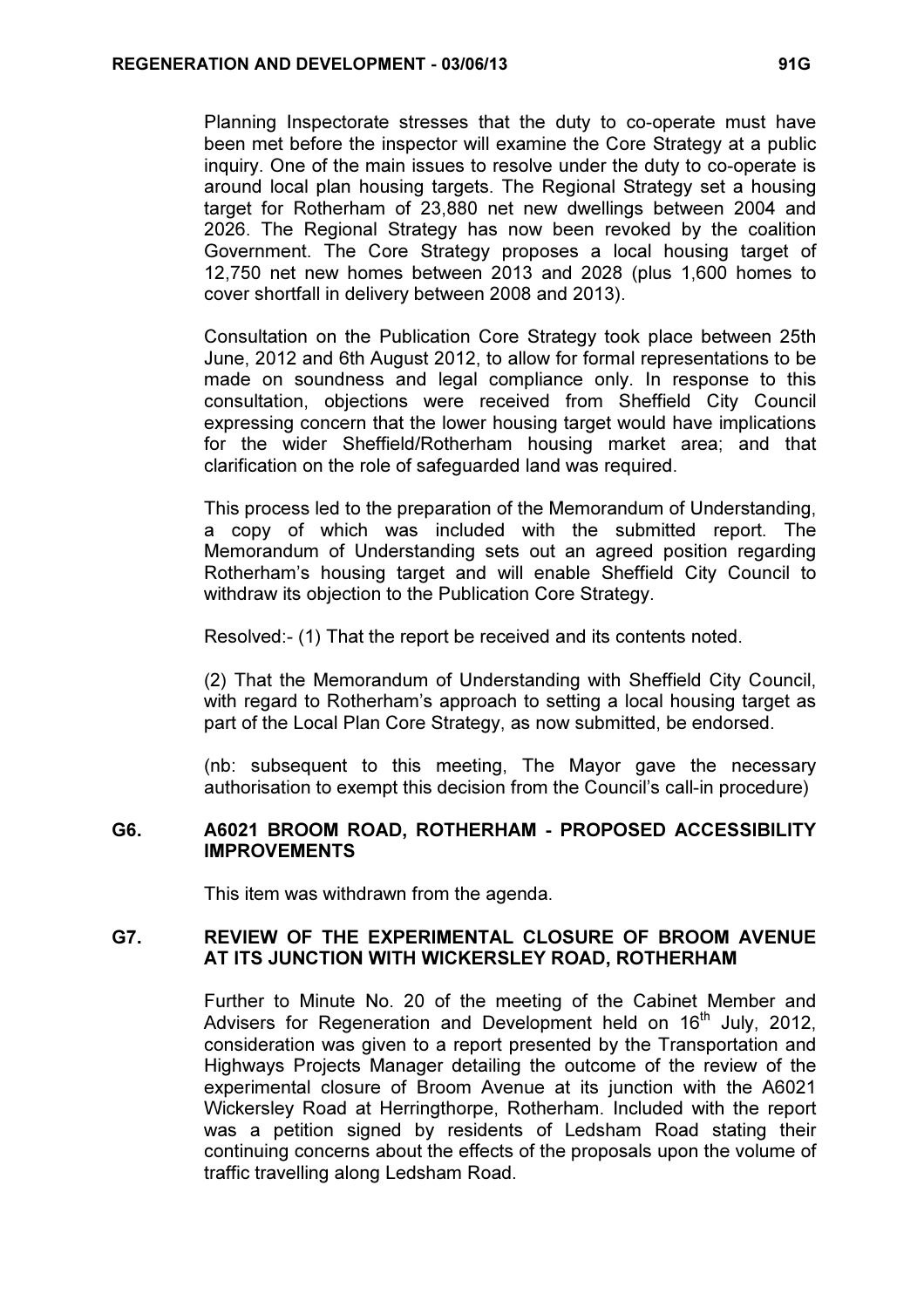The report stated that the experimental closure of Broom Avenue had:-

: removed non-residential traffic from Broom Avenue, Beachwood Road Oakwood Drive and Vernon Road, thereby addressing residents' concerns about traffic speeds;

: simplified the Broom Avenue/Wickersley Road/Middle Lane South junction with an implied reduction in the risk of accidents

: reduced traffic flows on Middle Lane South.

However, this change has led to:-

- a major increase in traffic on Ledsham Road, which residents consider to be unsuitable for such large volumes of traffic

- an increase in the number of vehicles turning right out of Middle Lane South and Broom Lane; some residents who contacted the Council were concerned that this would increase the risk of an accident occurring;

- residents have reported an increase in traffic on Stag Crescent;

- reports of increased delays on Middle Lane South and Broom Lane.

The report also stated that whilst a large amount of traffic which previously used Broom Avenue has migrated to routes away from the locality, a significant amount of traffic has diverted to Ledsham Road. Despite the narrow feel of Ledsham Road and the presence of parked vehicles, this traffic flow has remained resistant to the alternative routes.

Members noted that during the period of the experimental closure, there have been no reports from the South Yorkshire Police of accidents resulting in personal injury at the junction of Wickersley Road and Broom Avenue, but it is difficult to assess accident trends over such a short period. It was further noted that, in the period leading into the experimental closure, the accident history at this junction showed a declining trend. This junction will continue to be monitored after the experimental closure has been removed.

Members were informed that, in view of the detrimental effects on Ledsham Road it is proposed that the experimental closure should be removed. In order to address some of the concerns originally identified, it is also proposed to reduce the speed of traffic entering the Broom Avenue from Wickersley Road, and improve pedestrian accessibility, by realigning and slightly widening the junction and providing an additional pedestrian refuge in this location (as shown on the drawing number 126/17/TT228 submitted to the meeting).

Resolved:- (1) That the report be received and its contents noted.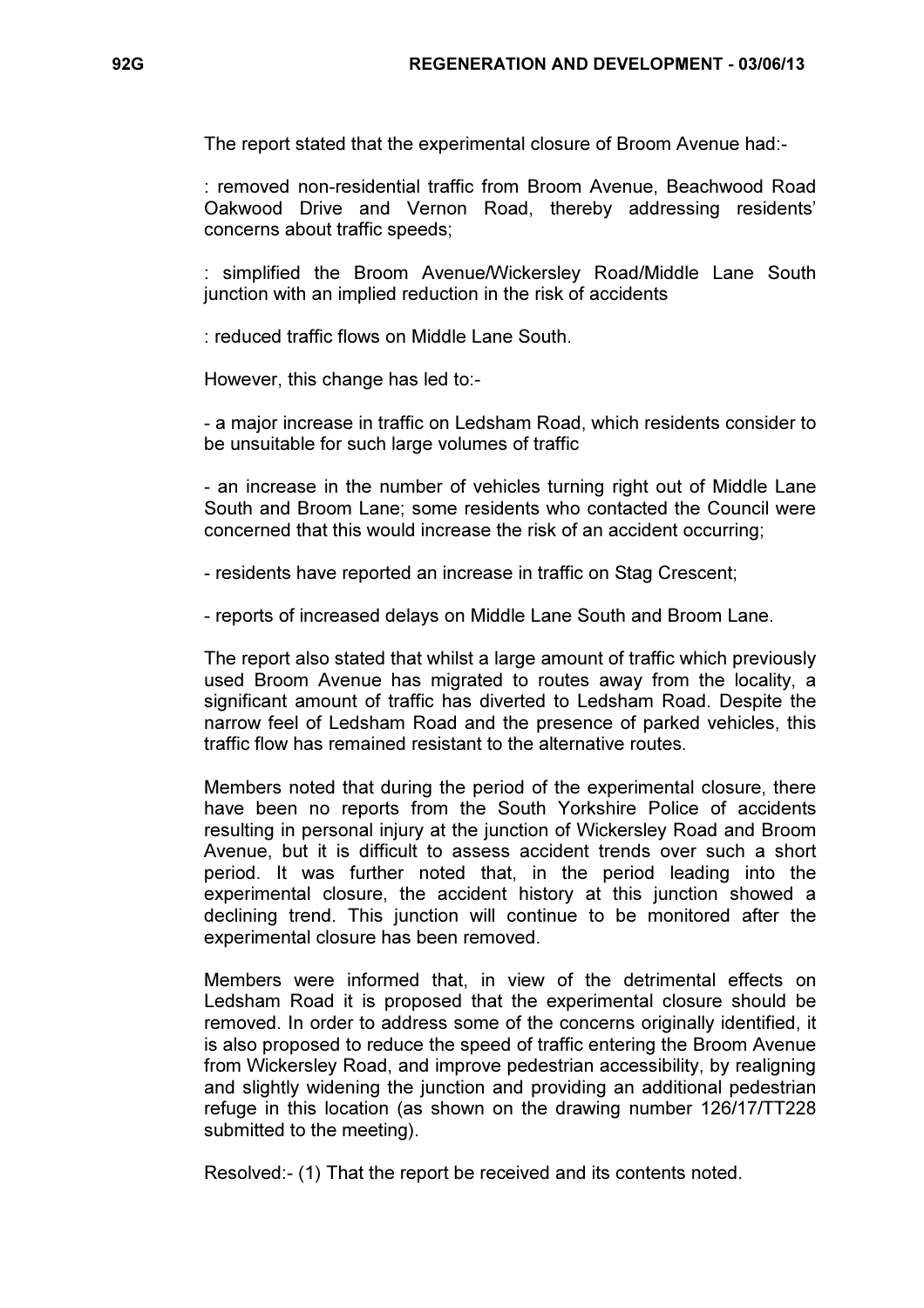(2) That the experimental closure of Broom Avenue at its junction with the A6021 Wickersley Road be rescinded and the existing barriers be removed upon completion of the improvement scheme for this junction, as described in the report now submitted.

(3) That, further to (2) above, a pedestrian refuge and realignment of the junction of Broom Avenue with the A6021 Wickersley Road, as shown on drawing No 126/17/TT232 submitted, be installed and implemented, subject to the Council's "call in" procedure and no objections being received.

(4) That it be noted that implementation of the scheme is likely to begin during the week commencing Monday, 1st July, 2013.

(5) That all residents who have previously been consulted on these proposalsl be informed accordingly.

# G8. EXISTING RESIDENTS PARKING SCHEME AT WELLGATE, ROTHERHAM - PROPOSED CHANGES TO RESTRICTIONS

 Consideration was given to a report submitted by the Transportation and Highways Projects Manager concerning the receipt of objections from local residents and a locally-based organisation to:-

(i) the proposed changes to the hours of operation of existing parking restrictions on Wellgate Mount and Clifton Bank, Rotherham; and

(ii) the proposed reduction of a controlled parking bay at Wellgate Mount.

The report also sought approval to proceed with an amended version of the parking scheme, as follows:-

(a) Hours of Operation – a proposal to extend the existing hours of operation in the evening from Monday to Saturday 9.00 am to 4.00 pm to Monday to Saturday 9.00 am to 7.00 pm.

(b) Parking bay at Wellgate Mount – a proposal to replace the section of parking bay opposite the access with a double yellow line "No Waiting At Any Time" restriction.

Resolved:- (1) That the report be received and its contents noted.

(2) That the objections to the proposed change in hours of operation be not acceded to and the objectors be informed accordingly.

(3) The objections to the proposed waiting restrictions together with the revocation of a section of existing permit holder bay on Wellgate Mount, as described in the report and shown on drawing 126/18/TT522 submitted, be acceded to and the proposed restriction be not